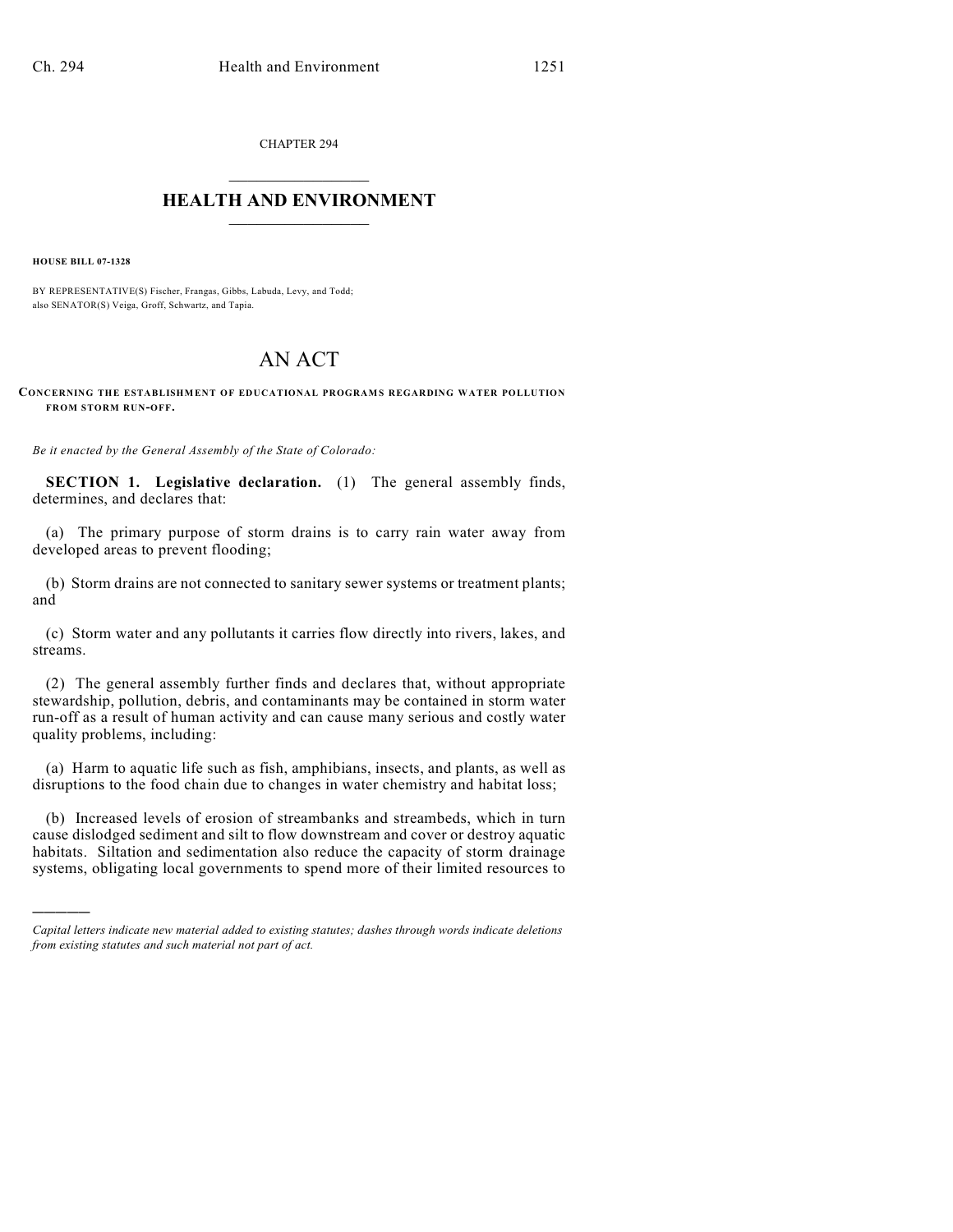maintain those systems.

(c) Harm to tourism and recreational activities such as boating, fishing, and swimming and losses to municipalities of revenue and employment opportunities due to contamination of water supply sources and damage to the aesthetics of an affected area;

(d) Human illness due to contact with storm water that can carry disease-causing bacteria, viruses, and protozoa; and

(e) Increased health risks and water treatment costs to residents of municipalities and to other water supplies that use storm water-impacted streams as drinking water supplies.

(3) The general assembly further finds and declares that, due to a lack of awareness of water quality impacts, increases in the level of pollutants and wastes in storm water run-off are often caused by human activities such as:

(a) Washing motor vehicles on nonpermeable surfaces;

(b) Disposal of litter, pet wastes, leaves, and debris in storm drains;

(c) Discarding chemicals such as used oil, antifreeze, pesticides, fertilizers, and paint into storm drains; and

(d) Disturbance of soil and vegetation during construction, grounds maintenance, or landscaping projects.

(4) The general assembly further finds and declares that it is important for the state to encourage local governmental entities to develop educational programs to inform the general public about issues concerning water conservation, storm water pollution, and water quality problems due to day-to-day human activities and the ways in which these problems can be mitigated or prevented.

**SECTION 2.** Part 3 of article 8 of title 25, Colorado Revised Statutes, is amended BY THE ADDITION OF A NEW SECTION to read:

**25-8-310. Education program - storm water.** (1) THE DIVISION MAY DEVELOP EDUCATION PROGRAMS FOR USE BY STATE AND LOCAL GOVERNMENTAL ENTITIES.

(2) THE EDUCATIONAL PROGRAMS DEVELOPED IN ACCORDANCE WITH SUBSECTION (1) OF THIS SECTION SHALL BE DESIGNED TO INFORM THE PUBLIC ABOUT STORM WATER QUALITY PROBLEMS RESULTING FROM:

(a) THE WASHING OF MOTOR VEHICLES ON NONPERMEABLE SURFACES AND THE ADVANTAGES OF WASHING MOTOR VEHICLES AT CAR WASH FACILITIES THAT COMPLY WITH RECOGNIZED INDUSTRY WATER CONSERVATION AND WATER QUALITY CONTROL STANDARDS;

(b) THE DISPOSAL OF LEAVES, LITTER, PET WASTES, AND DEBRIS IN STREET GUTTERS AND STORM DRAINS;